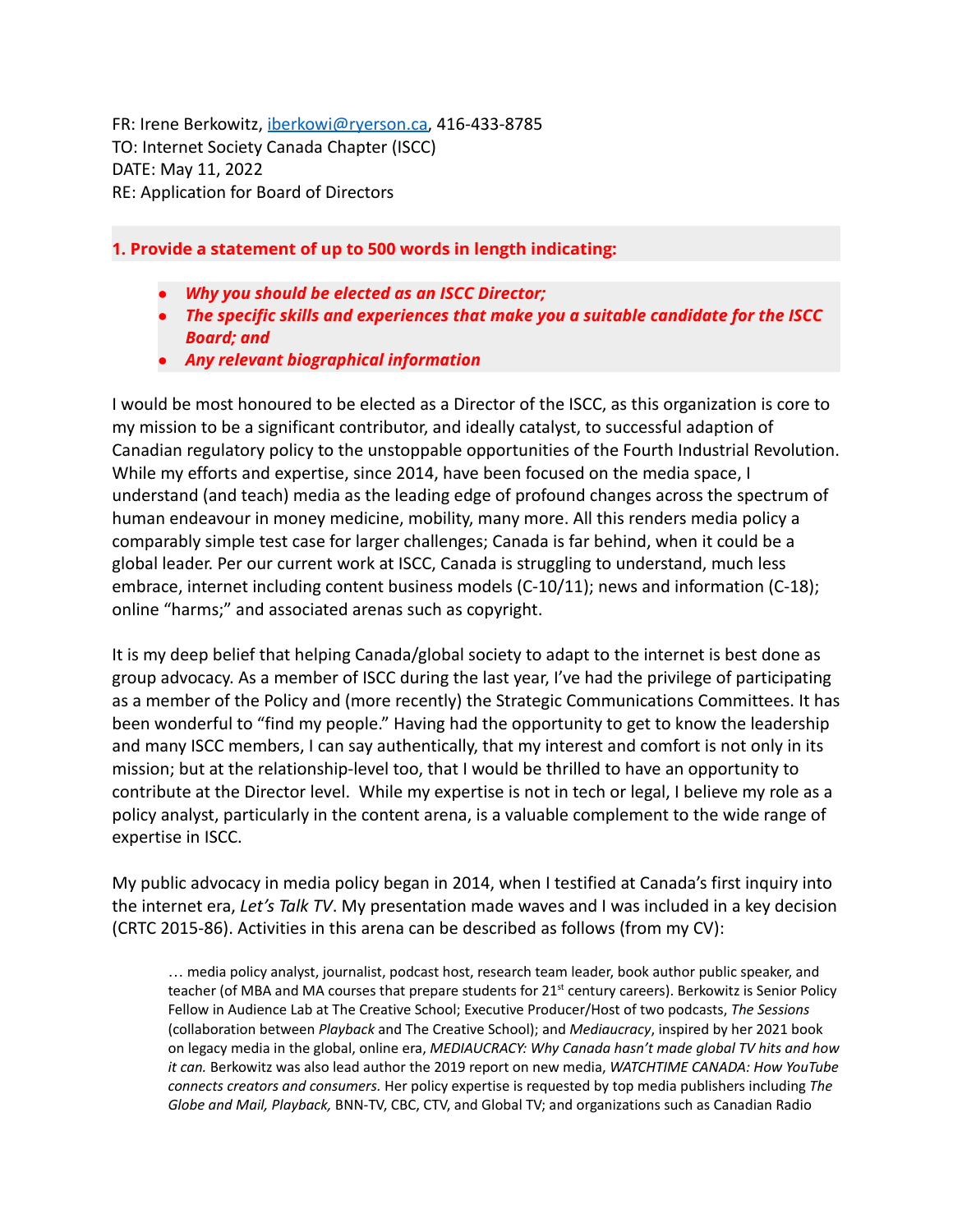Telecommunications Commission (CRTC), Canada Media Fund (CMF), McDonald Laurier Institute (MLI). Berkowitz is a graduate of Cornell University (BA), University of Chicago (MA), Toronto Metropolitan University (PhD), and Singularity University Executive Program in Mountain View, California.

A list of publications, white papers, and conference presentations can be found [here.](https://docs.google.com/document/u/0/d/13Jz-3seBA39f4b2mno43mAFtx4esiI3fuRwxH0uoKQM/edit)

In addition to public advocacy, I practice "quiet diplomacy," anchored in relationships across the industry. For example, I worked with a key organization to build a groundbreaking meeting (at May's National Culture Summit) between old and new media orgs to accelerate understanding on C-11. I've come to understand the problem is rooted in dynamics that we/ISCC understand inherently; as Konrad Von Finckenstein called it (on a recent podcast interview with me), the open internet is the "engine of innovation." Backward-facing responses are rooted in what Harvard icons Michael E. Porter and Clayton Christensen (and Jean-Pierre Blais at *Let's Talk TV*!) identified as the entitlement mentality of entrenched stakeholders, even as creative destruction sweeps away any possibility that luddites will ever be on the right side of history.

**2. Are you seeking a one-year or two-year term as Director? (Please bear in mind that you may not necessarily be appointed to your preferred term.)** Two-year

**3. What do you consider to be the top three challenges and opportunities facing the Canadian Internet Community in the next three to five years? What specific actions do you propose to address one or more of these challenges and opportunities?**

*Problem: Canada's lack of a culture of innovation* (per WEF study showing this is Canada's #1 business challenge) – overall lack of understanding of the 4IR. Lack of understanding and accompanying fear of internet/4IR and its changes are a huge problem. I heard this, literally, at last week's meeting – and many, many times before. Action: I would like to lead a small team to develop Exec education that we bring to organizations and gov't. Hardly anyone (besides us) can draw a neat line from media innovation to MRNA vaccines; being able to do so is core to understanding what is happening in the world and making effective, and even innovative, laws and policy.

*Problem: Current legislation*. defeating or substantially amending C-11, C-18, online harms. We must do our best to prevent Canada from going down backward-facing paths in media.

*Action:* As I continue my public activities (writing, speaking), I've also started to explore efficacy of quiet diplomacy. But all this has led me to the  $3^{rd}$  problem...

*Problem: Politicization of message*. Ironically a problem is that we often do so much work, yet "speak to the converted" or get categorized in the "look we welcome both viewpoints in our wonderful democracy" category but messages get filed as political. Analyses of internet impact, some of society's biggest changes in more than 600 years, may not be best received as taking a political side.